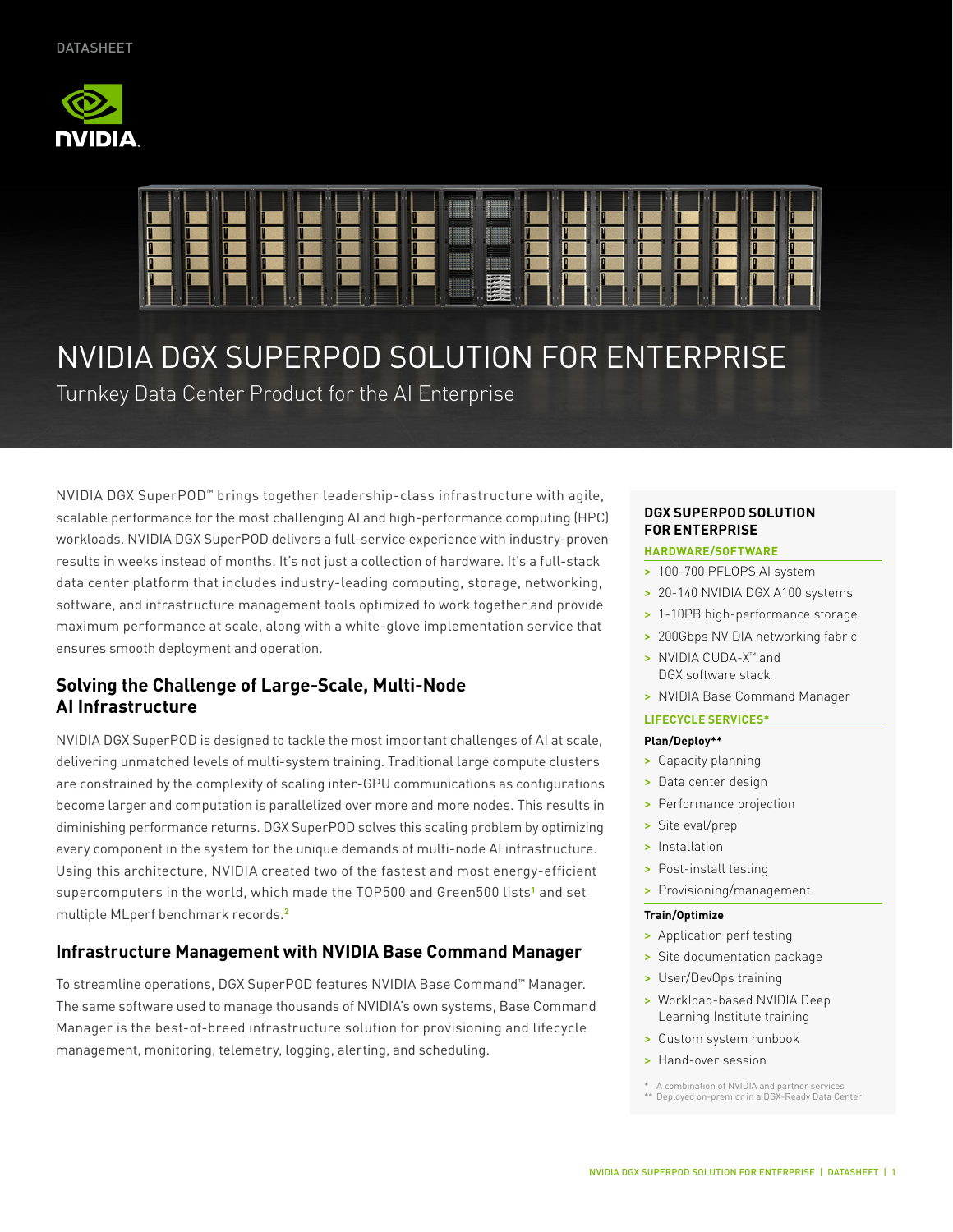# **DGX SuperPOD, Tested and Proven for Every Customer**

DGX SuperPOD isn't just AI infrastructure done the NVIDIA way. Every implementation is validated on a dedicated acceptance cluster at NVIDIA. The customer's design is replicated beforehand and a suite of performance results is produced—so when DGX SuperPOD is deployed on site, it runs exactly as it was intended.

For enterprises that aren't ready to purchase a DGX SuperPOD, fully managed DGX infrastructure based on the DGX SuperPOD architecture is available for short-term rental as part of NVIDIA DGX Foundry, a premium AI development platform.

## **A Complete Lifecycle of Expertise, Backed by NVIDIA**

More than an architecture design, enterprises need a faster path to making accelerated computing infrastructure operationally useful to their businesses. They need an implementation experience that's turnkey, fast, and optimized around their IT environment—so their data scientists can be up and running on day one—and continues to improve over time. With NVIDIA DGX SuperPOD, enterprises benefit from full lifecycle professional services spanning everything from install to infrastructure management to scaling workloads to streamlined production AI. And true to the promise of DGX SuperPOD, it continually gets better. NVIDIA's team of engineers is constantly innovating and improving the software that powers DGX SuperPOD—updates that are continuously delivered so every system runs faster than the day it was commissioned.



NVIDIA DGX SuperPOD Solution for Enterprise

## **High-Performance Infrastructure in a Single Solution—Optimized for AI**

NVIDIA DGX SuperPOD brings together a design-optimized combination of AI computing, network fabric, storage, and software. Its compute foundation is built on NVIDIA DGX™ A100, the universal system for all AI workloads, which provides unprecedented compute density, performance, and flexibility. NVIDIA DGX A100 systems, available with up to 640 gigabytes (GB) of total GPU memory each, feature the world's most advanced accelerator, the NVIDIA A100 Tensor Core GPU, enabling enterprises to consolidate training, inference, and analytics in a unified, easy-to-deploy AI infrastructure.

DGX SuperPOD's high-performance network fabric leverages ultra-low latency NVIDIA InfiniBand networking. This powerful technology delivers the highest performance and scalability for the largest AI workloads, with reduced operational costs and infrastructure complexity.